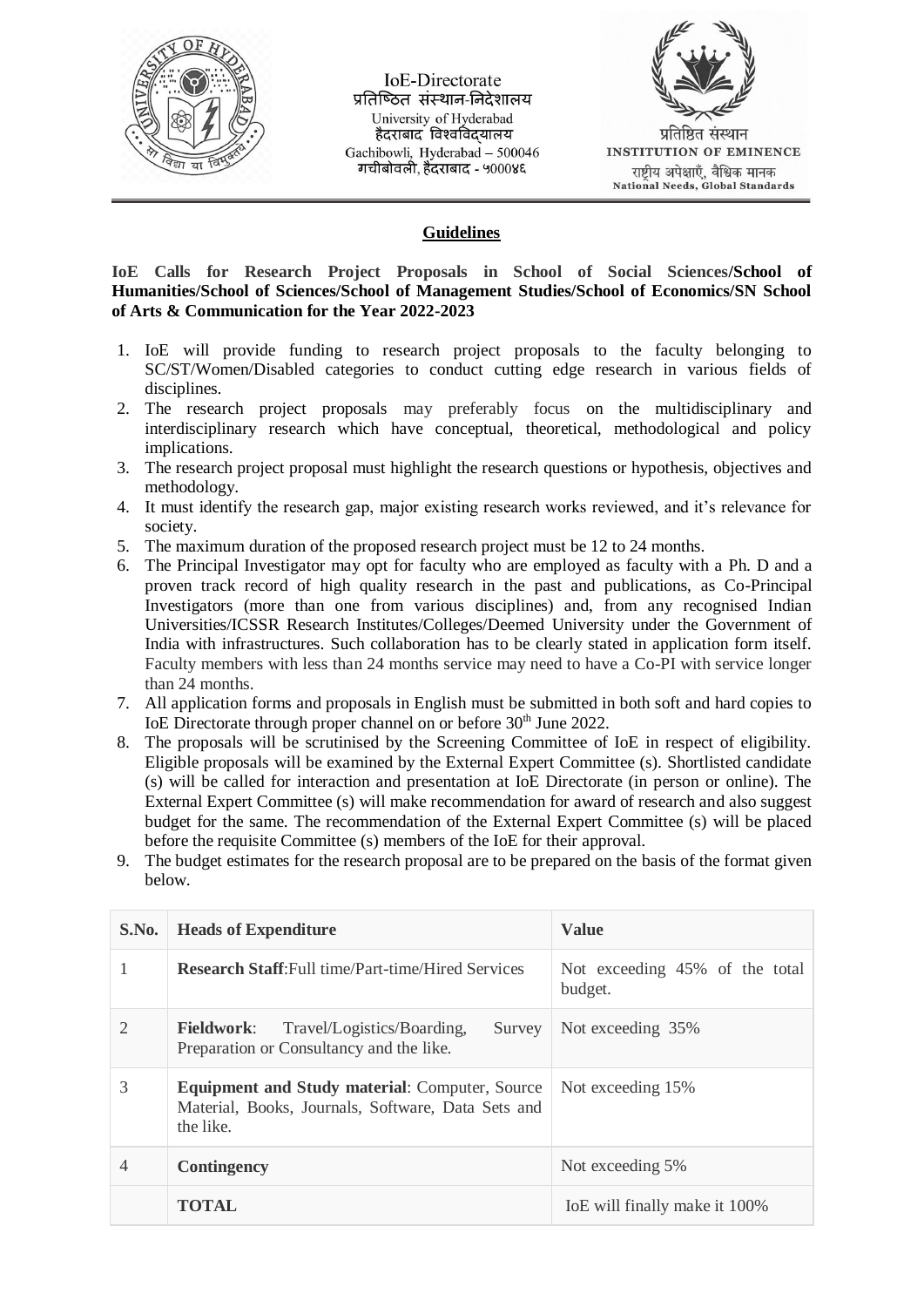### **Hiring staff and expenses :**

- a) **Project Associate or Consultant (superannuated faculty):** Rs.20,000/- per month (Qualification – Post graduate (55% minimum) with NET /M.Phil./Ph.D.).
- b) **Research Assistant:** Rs.16,000/- per month (Qualification-Ph.D./M.Phil./Post graduate with minimum 55%).
- c) **Field Investigator**: Rs.15,000/- per month (maximum six months and qualification must be Post graduate with minimum 55%).
- d) Retrospective payment for work already done is not permissible.
- e) For all field work related expenses of PI and Co-PI (s) and project personnel, rules of University of Hyderabad shall be followed.
- f) All equipment and books purchased out of the project fund shall be the property of the University of Hyderabad.

# **Publications:**

- a) The scholar (s) is expected to publish at least two or more articles in UGC CARE List/SCOPUS Journals as an outcome of the project.
- b) The scholar should acknowledge the support of IoE in all publications resulting from the project output (Research Paper, Books, Articles, Reports, and the like) and should submit a copy of the same to the IoE during its course and even after completion.

### **Periodic/Mid Term Progress evaluation:**

- a) Research undertaken by a PI and Co-PI (s) will be reviewed through the submission of periodic progress reports and the project may be discontinued/terminated if research progress is found unsatisfactory or any IoE rules are violated.
- b) The IoE may, at any time ask for verification of accounts and other relevant documents related to the Project.
- c) The IoE will hold a mid-term review of a research project through a team of experts. Final report submitted to IoE is mandatorily evaluated by an Expert appointed by the IoE before considering the release of the final instalment.

#### **On completion of the study, the following documents are to be submitted to IoE:**

- a) Soft copy (s) of the final report in a publishable form (in both PDF and word format), abstract in 300-500 words (in both PDF and word format), Executive Summary of the final report in 5000 words (in both PDF and word format) along with plagiarism report by the PI and Co-PI (s).
- b) The IoE gets every report checked for plagiarism and the similarity report is also generated. As a policy, the IoE does not accept contents beyond 15 per cent on similarity index. PI/Co-PI (s) is required to get their final report checked on their own for similarity index and attach a report of the same at the time of submission. The final report submitted by the scholar will be considered as satisfactory only after final recommendation of acceptance by the expert appointed by the IOE.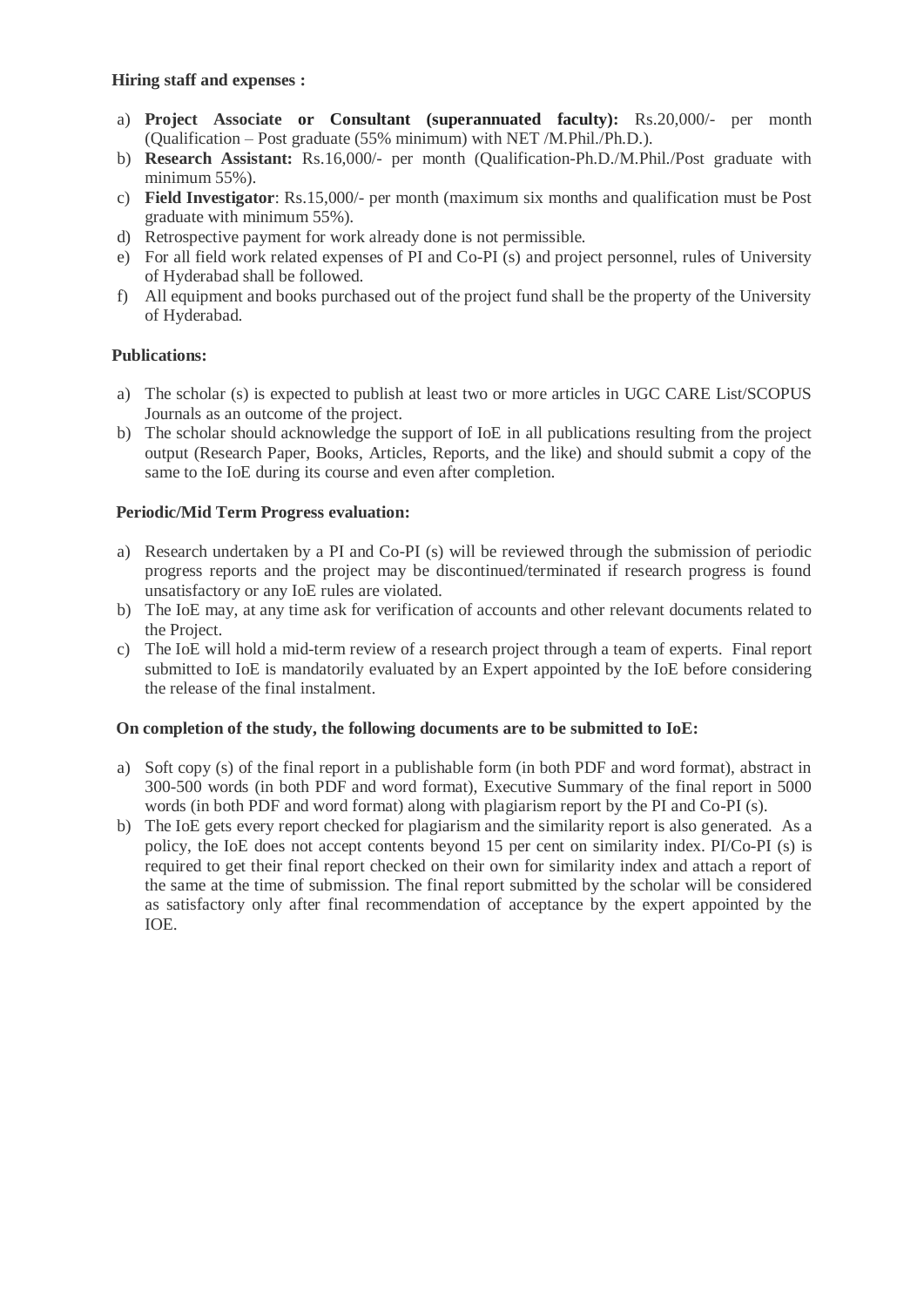

**IoE-Directorate** प्रतिष्ठित संस्थान-निदेशालय University of Hyderabad Gachibowli, Hyderabad - 500046 गचीबोवली, हैंदराबाद - ५०००४६



प्रतिष्ठित संस्थान **INSTITUTION OF EMINENCE** राष्ट्रीय अपेक्षाएँ, वैश्विक मानक<br>National Needs, Global Standards

#### **IoE Research Call – 5 IOE SPECIAL DRIVE TO PROMOTE EXCELLENCE IN RESEARCH AMONG SC/ST/WOMEN/ DIFFERENTLY ABLED FACULTY**

### **PERMANENT FACULTY OF UoH ARE ELIGIBLE TO SUBMIT THE PROPOSALS. ALL SECTIONS OF THE PROPOSAL SHOULD BE FILLED. INCOMPLETE PROPOSALS AND PROPOSALS WITH INSUFFICIENT INFORMATION WILL NOT BE CONSIDERED.**

### **I. Personal Information:**

| 1              | Name of the project investigator    | $\ddot{\cdot}$       |        |
|----------------|-------------------------------------|----------------------|--------|
| $\overline{2}$ | <b>Designation</b>                  |                      |        |
| 3              | Department/Centre/School            | $\ddot{\phantom{a}}$ |        |
| $\overline{4}$ | Phone number $(O)$ , Cell number    | $\ddot{\cdot}$       |        |
|                | & Email ID                          |                      |        |
| 5              | <b>Home Address</b>                 | ٠                    |        |
| 6              | Date of Birth (DD/MM/YYYY) &        | $\ddot{\cdot}$       |        |
|                | age as on last date of application. |                      | Months |
| $\overline{7}$ | Category(SC/ST/Women/PWD)           | $\ddot{\cdot}$       |        |
| 8              | Gender                              | ٠                    |        |

# **II. Qualification of the Principal Investigator (PI):**

| <b>Name of Degree</b> | Name of the University | <b>Year of Passing</b> | Supervisor | <b>Main Discipline</b> |
|-----------------------|------------------------|------------------------|------------|------------------------|
| Ph.D.                 |                        |                        |            |                        |
| <b>Post-Doctoral</b>  |                        |                        |            |                        |

# **III. Research Experience of the Principal Investigator (PI):**

|                                  | <b>Number</b> | <b>Brief Details: Title, Year and Publisher (s)</b> |
|----------------------------------|---------------|-----------------------------------------------------|
| <b>Project Completed</b>         |               |                                                     |
| (in the past five years)         |               |                                                     |
| <b>Ongoing projects</b>          |               |                                                     |
| (with completion date)           |               |                                                     |
| <b>Fellowships</b>               |               |                                                     |
| <b>Ph. D Guidance</b>            |               |                                                     |
| Papers published<br>in           |               |                                                     |
| Journals (in the past            |               |                                                     |
| five years)                      |               |                                                     |
| published<br>in<br><b>Papers</b> |               |                                                     |
| Books (in the past five          |               |                                                     |
| vears)                           |               |                                                     |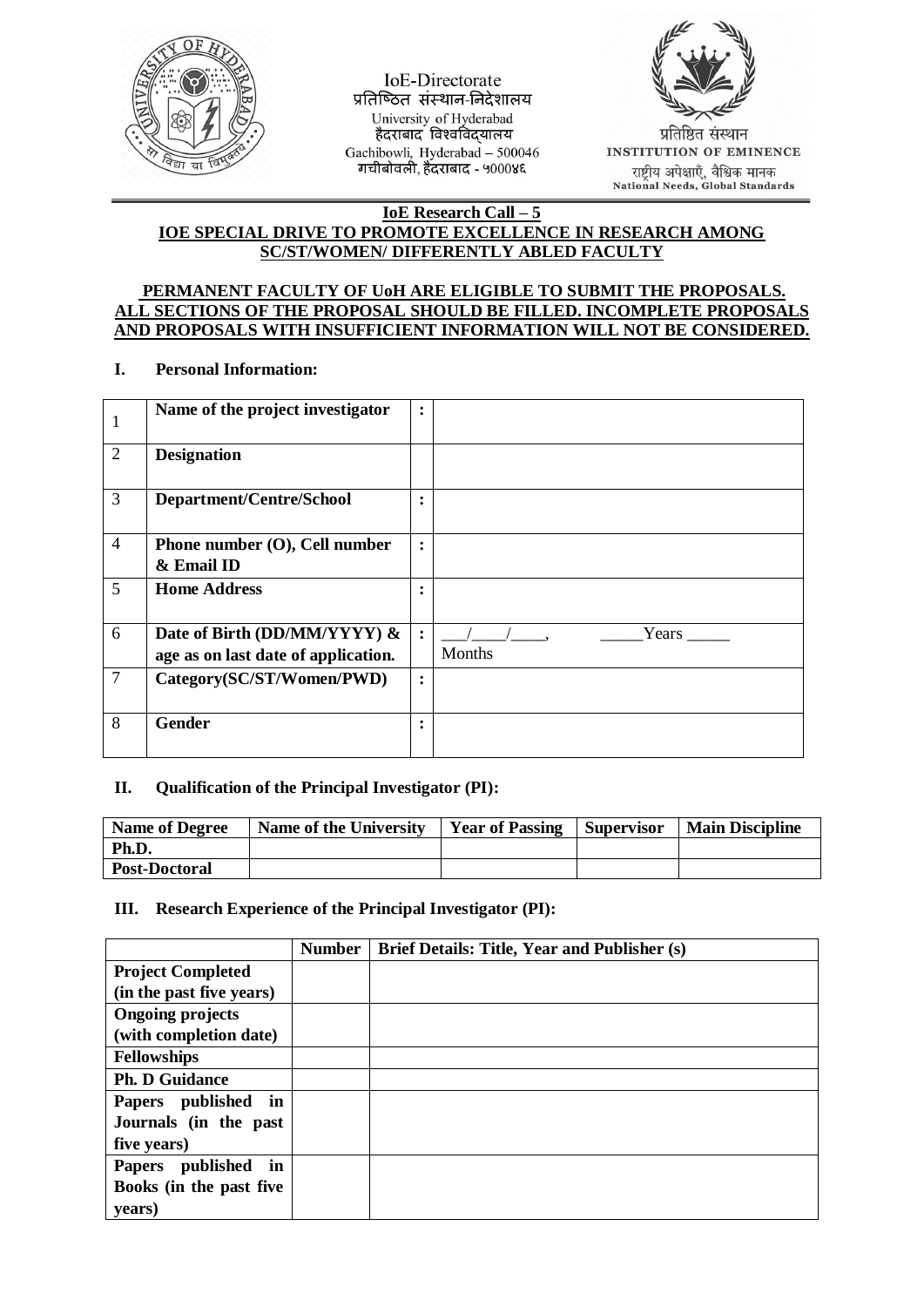| <b>Books published (in</b> |  |
|----------------------------|--|
| the past five years)       |  |
|                            |  |

### **IV. Details of Project Co-Investigator (if any):**

| <b>Name</b> | <b>Designation</b> | <b>Discipline</b> | <b>Institution</b> |  |  |
|-------------|--------------------|-------------------|--------------------|--|--|
|             |                    |                   |                    |  |  |
|             |                    |                   |                    |  |  |
|             |                    |                   |                    |  |  |
|             |                    |                   |                    |  |  |
|             |                    |                   |                    |  |  |

### **V. Budget and Duration:**

| <b>Total Grant expected under the</b><br>scheme (In Rs.) |  |
|----------------------------------------------------------|--|
| <b>Duration Proposed (1 year or</b><br>maximum 2 years)  |  |

### **VI. Project Proposal:**

- a) Title of the Research Proposal
- b) Detailed proposal (should not exceed 5000 words).
- c) Abstract (maximum 300 words).
- d) Introduction
- e) Origin of proposal
- f) Hypothesis
- g) Detailed Methodology
- h) Expected outcome such as new inventions/discoveries, publishing quality papers/articles, book/book chapters, and others (200 words).

# **VII. Proposed budget of the research under expenditure heads with justification:**

| S.No.           | <b>Heads of Expenditure</b>                   | <b>Number</b> | <b>Months</b> | Rate | <b>Amount</b> |
|-----------------|-----------------------------------------------|---------------|---------------|------|---------------|
|                 | <b>Research Staff</b>                         |               |               |      |               |
| a)              | <b>Research Associate/Research Fellow/PDF</b> |               |               |      |               |
| b)              | <b>Research Assistant</b>                     |               |               |      |               |
| $\mathcal{C}$ ) | Field Investigator                            |               |               |      |               |
| $\overline{2}$  | Field work/boarding/lodging/travel logistics  |               |               |      |               |
| 3               | Equipment and study material                  |               |               |      |               |
| $\overline{4}$  | Contingency/stationary                        |               |               |      |               |
| $\mathfrak{S}$  | Workshop/Seminar/Conference                   |               |               |      |               |
|                 | (related to the ongoing research project)     |               |               |      |               |
| 6               | Consumables                                   |               |               |      |               |
|                 | <b>TOTAL</b>                                  |               |               |      |               |

\_\_\_\_\_\_\_\_\_\_\_\_\_\_\_\_\_\_\_\_\_\_\_\_\_\_\_\_\_\_\_\_\_\_\_\_\_\_\_\_\_\_\_\_\_\_\_\_\_\_\_\_\_\_\_\_\_\_\_\_\_\_\_\_\_\_\_\_

\_\_\_\_\_\_\_\_\_\_\_\_\_\_\_\_\_\_\_\_\_\_\_\_\_\_\_\_\_\_\_\_\_\_\_\_\_\_\_\_\_\_\_\_\_\_\_\_\_\_\_\_\_\_\_\_\_\_\_\_\_\_\_\_\_\_\_\_\_\_\_\_\_\_\_

\_\_\_\_\_\_\_\_\_\_\_\_\_\_\_\_\_\_\_\_\_\_\_\_\_\_\_\_\_\_\_\_\_\_\_\_\_\_\_\_\_\_\_\_\_\_\_\_\_\_\_\_\_\_\_\_\_\_\_\_\_\_\_\_\_\_\_\_\_\_\_\_\_\_\_

# **VIII. Justification of different heads of budget**(write in 30 words each):

- 1. Research Staff:
- 2. Field Work:
- 3. Equipment and study material: